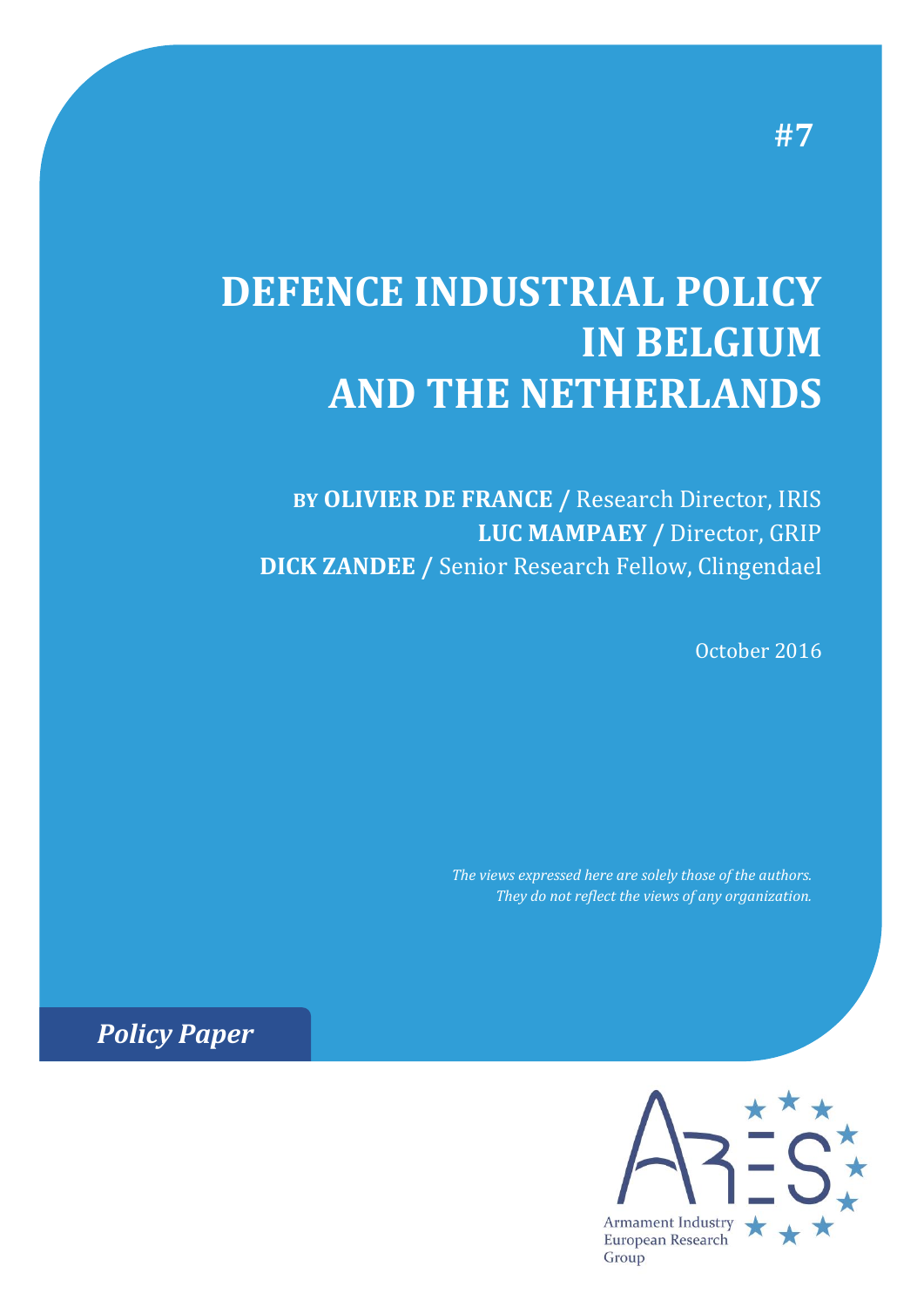he following piece endeavours to uncover the drivers of defence and industrial policy in Belgium and the Netherlands. It brings out convergences, divergences, as well as the main features of the defence industry across the two countries. In doing so it brings to bear upon both countries a similar set of parameters, which will be used to compare defence industrial policy across other key European countries. T

The parameters used include a mapping of industry stakeholders (from political drivers to the technocratic structure, industry, think tanks and academia, and external influences including states), a look at their stance on key issues (the link between industry and jobs, the technological or industrial competencies to master at national level, security of supply, supply chains, the link to European supply chains and global supply chains, via Europe, the United States, or neither), and the influence they thereby exert on the country's national position. Such parameters take into account the set of national policy documents that formalise the country's defence industrial policy, and help to offer a prospective view of the future of the country's defence industry.

Where Belgium and the Netherlands are concerned, it may be improper to refer to a national defence industrial policy as such. In Belgium, the absence of a captive defence market, the dispersion of powers at all levels of a complex federal architecture, regional socio-political disparities, frequent relocation of decision centres abroad and a heavy dependence on exports towards problematic countries are the main factors explaining the lack of a unified defence industrial policy. Even speaking of a "Belgian" defence industry may be an exaggeration, as the decisions guiding the sector are mainly influenced by local job and territorial development issues, with no or little concertation with the federal level or the other regions.

Belgium's defence industry is one of the oldest industrial sectors of the country. With around 5,500 direct jobs highly localized and 4,500 indirect jobs, it is also far from a negligible sector for such a small country. However, unlike most neighbouring countries, arms production in Belgium is not, and never was, a privileged instrument for expressing sovereignty or power on the international stage. Successive constitutional reforms have gradually transferred wide powers to the Regions and Communities, making it impossible to define a genuine industrial defence policy at national level.

This does not keep Belgium from hosting major companies and international leaders in their fields, for example in the aviation or small arms and light weapons sector. The existence of these centres of excellence is however not enough to overcome sub-regional reflexes and move on to building a national strategy. And the current institutional development in the country will probably strengthen this tendency.

The outlook is nevertheless good for the sector: first, the Belgian arms exports, and Walloon in particular, continue to benefit from the continuing conflicts in the Middle East

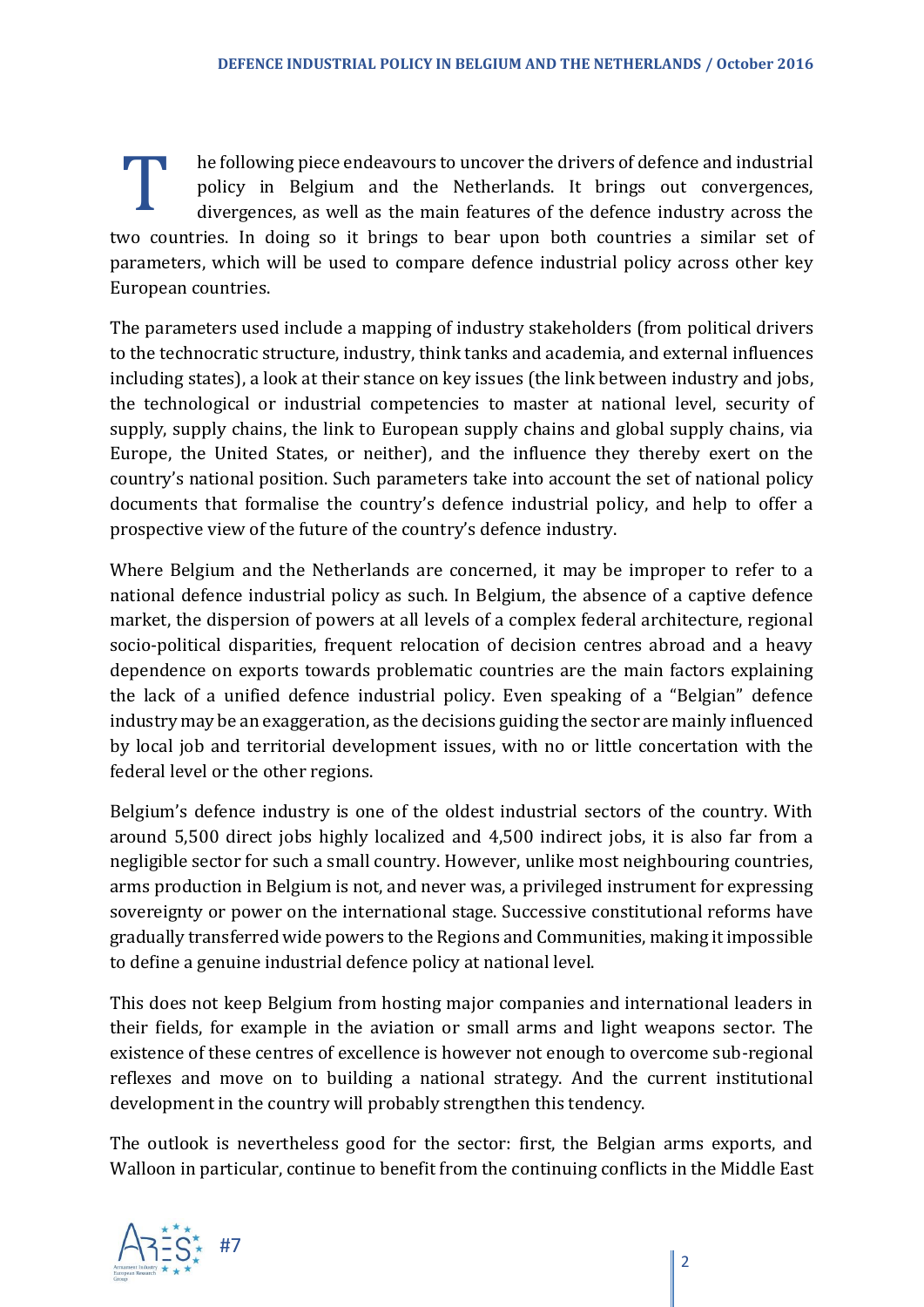and the escalation of tensions in other regions, particularly in Asia; secondly, the new strategic defence plan announced by Defence Minister Van de Put foresees a margin of  $\epsilon$  9.2 billion for new investments by 2030, investments that are not limited only to the possible replacement of the F-16 but concern all capacities.

Contrary to its southern neighbour, the Netherlands has a defence industry strategy. But the Dutch defence industry is covering more than just defence. It is labelled Netherlands Defence and Security-related Industry (NL-DSI), reflecting the dual-use nature of most of the companies. Despite its small size, the NL-DSI is considered important for serving the interests of the Dutch armed forces, the defence and technological base in the country and the economy in more general terms. The Dutch navy and the air force are the main customers. The national technological base is particularly relevant for these two armed services. This is underlined by the strong lobbies from the maritime and aerospace sectors of the NL-DSI both through well-organised formal channels as well by using the media and other public exposure.

While the national Defence Industrial Strategy stipulates a government-wide approach to the cooperation with the NL-DSI and knowledge institutions, there can be conflicts of interest between the Ministry of Defence and the Ministry of Economic Affairs. The MOD defends the interest and operational needs of the armed forces, it has buying off-the-shelf as a procurement principle and it promotes strongly international defence cooperation. The MEA serves the interests of the NL-DSI as a small but significant part of the Dutch economy, certainly in terms of R&D. Logically, not the MOD but the MEA continues to campaign for industrial compensation (offsets) as long as a true level playing field in the European Defence Equipment Market (EDEM) does not exist.

According to the Netherlands Directive 81 on defence procurement has not opened up the market for Dutch small- and medium-sized enterprises as supply chain companies to original equipment manufacturers elsewhere in Europe. In a way, the current situation is considered worse than before. Therefore, the government will continue to defend industrial participation. At the same time, it will argue for a true level playing field. Due to the high-technology profile of the NL-DSI and the dual-use character of most of the companies, there is little fear about fully opening up the EDEM.

# **I. MAPPING DEFENCE INDUSTRIAL POLICY IN BELGIUM AND THE NETHERLANDS**

# **1.1. Belgium: Looking for a defence industrial policy**

#### *1.1.1. The consequences of regionalisation*

Since the constitutional revision of 1970, Belgium is organized in a complex federal system articulated around a Federal State, three Regions and three Communities. The

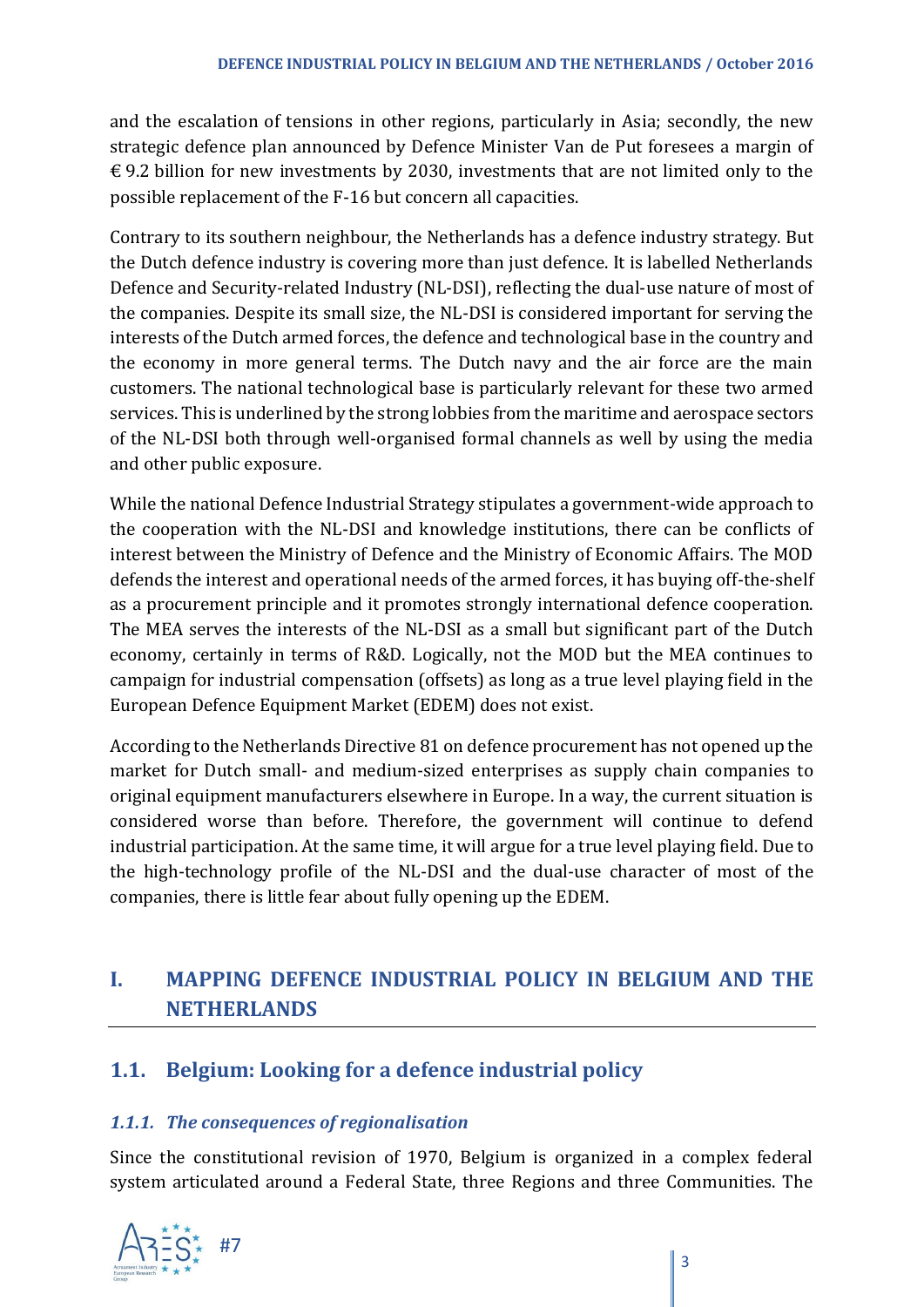Federal Government has retained its power in areas such as national defence, justice, police and foreign affairs, while the Regions and Communities have acquired very broad powers in matters of industrial policy, scientific research and foreign trade.

In addition, the Special Law of 12 August 2003 marked another step in transferring the exclusive power regarding arms exports to the Regions<sup>1</sup>. Each Region is now competent to grant arms export licenses to companies established on its territory.

In this complex architecture, it is unrealistic to seek a "national" industrial policy for the defence sector, insofar as there are no geostrategic or industrial interests shared by all entities that could sustain and justify such a policy. Instead, the regionalization of power revealed the need to establish a "Cooperation Agreement", adopted on 17 July 2007, in order to preserve as much consistency as possible between the interests of the Federal foreign policy and the industrial decisions made at regional level in the field of arms production and export2. In fact, the policy guiding the Belgian defence industrial sector is mainly influenced by local issues of territorial development and job retention.

#### *1.1.2. A regional policy driven by exports*

Belgium's defence industry is highly dependent on exports, but also unevenly distributed across its three regions. GRIP has identified 75 companies with a significant defence production in Belgium. Three are located in the Region of Brussels-Capital, 29 in Flanders, and 43 in Wallonia. In Flanders and Brussels, the defence sector is dominated by SME's in advanced technologies whose export is mainly intended for EU or NATO countries. The situation is radically different in the South of the country: the Walloon Region is the cradle of the main aeronautical manufacturers and of the traditional defence industry, since all the tanks, small arms and ammunition companies are located there. Moreover, defence companies in Wallonia are also highly concentrated in the two oldest industrial areas (Liège and Charleroi), already heavily impacted by the crisis in the steel industry and with a high unemployment rate.

The production of small arms, light weapons and ammunition in Wallonia is mainly driven by exports, which for the main representatives of the sector such as MECAR and FN HERSTAL, represent over 95% of the turnover. In Wallonia more than elsewhere arms exports are therefore of fundamental importance to sustain jobs and activities.

The geographical distribution of Walloon arms exports reveals a strong dependence on the Middle East (and Saudi Arabia in particular), a region which receives each year

<sup>2</sup> Accord de coopération du 17 juillet 2007 entre l'État fédéral, la Région flamande, la Région wallonne et la Région de Bruxelles-Capitale relatif à l'importation, l'exportation et le transit d'armes, de munitions et de matériel devant servir spécialement à un usage militaire ou de maintien de l'ordre et de la technologie y afférente, ainsi que des biens et technologies à double usage[. http://www.ejustice.just.fgov.be/](http://www.ejustice.just.fgov.be/)



<sup>1</sup> Loi spéciale du 12 août 2003 modifiant la loi spéciale du 8 août 1980 de réformes institutionnelles. <http://www.ejustice.just.fgov.be/>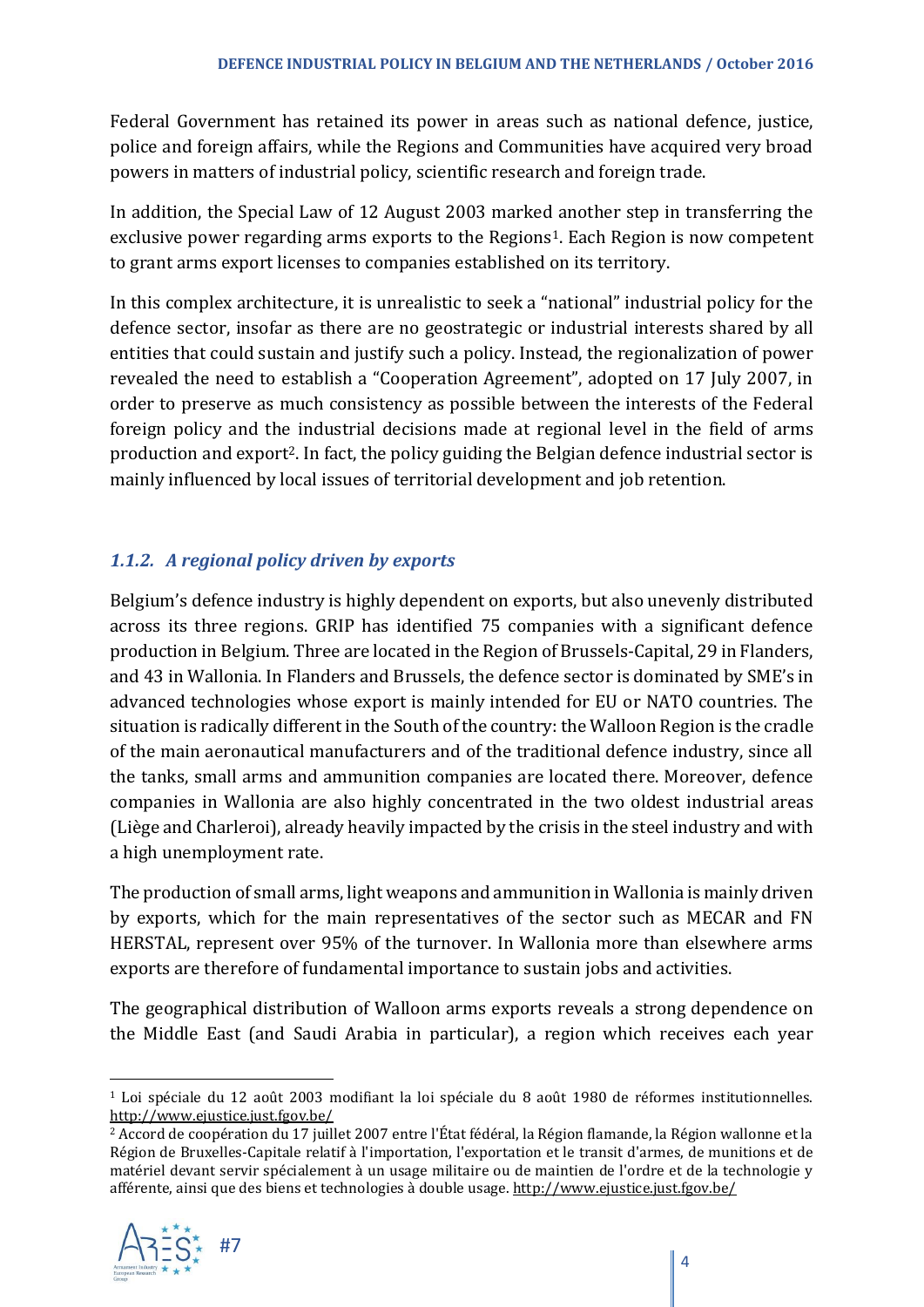between 25 and 50% of total Walloon arms exports, since the 2003 regionalization law. Given this particular profile of traditional markets and its implications for the Federal foreign policy, regional stability and ethical issues, it is easy to understand why the Walloon arms exports are so frequently the cause of social conflict between on the one hand an alliance of business and labour, and on the other hand NGOs, grassroots' movements, and part of the research and academic world.

#### *1.1.3. Offsets as the only "national" defence industrial policy*

Taking into account a small defence budget and the high inelasticity of the personnel and operating costs, the captive defence market is very limited. Belgium has neither the need nor the means to develop large-scale defence projects and has therefore set up various systems to allow its economy to take advantage of such abroad procurements.

"Offsets", or "industrial benefits", to maximise the economic fall-out for the national economy and strengthen the technological potential of the country, were always a prerequisite in Belgium's defence procurement programmes. Since the late 1960s, thanks to the highly technological nature and the important financial volume involved in defence orders, Belgian decision-makers have increasingly resorted to MoD acquisitions programmes to maintain and reinforce the technological and industrial base.

According to the "Policy on Industrial Participation in Defence Contracts"3, a document released in 2008 by the Federal Public Service "Economy" (the Ministry of Economy), the value of economic benefits (direct, semi-direct or indirect) reached 78.38% of the total defence contracts value since 1983. Most of these offsets have benefited the aerospace sector (27.58% since 1970) as well as the electric and electronic sector (22.53% since 1970), and have been the main lever for the development of these sectors and the acquisition of new technologies.

However, according to its neoclassical approach, the European Commission considers that offsets are measures which go against the basic principles of the Treaty and that their use should be gradually reduced, which could have a significant impact for some Belgian companies. Nevertheless, the European legal framework has not been changed nor strengthened since the 2009 EU Directive on defence procurement (13 July 2009) and the "Code of Conduct on Offsets" implemented by the European Defence Agency. As a consequence, in Belgium the offsets issue currently remains at the heart of the discussions on the possible replacement of the F-16 fighters to be held between 2023 and 2027, and for which a decision is still to be taken in 2016.

 $\overline{\phantom{a}}$ <sup>3</sup> Available o[n http://economie.fgov.be](http://economie.fgov.be/)

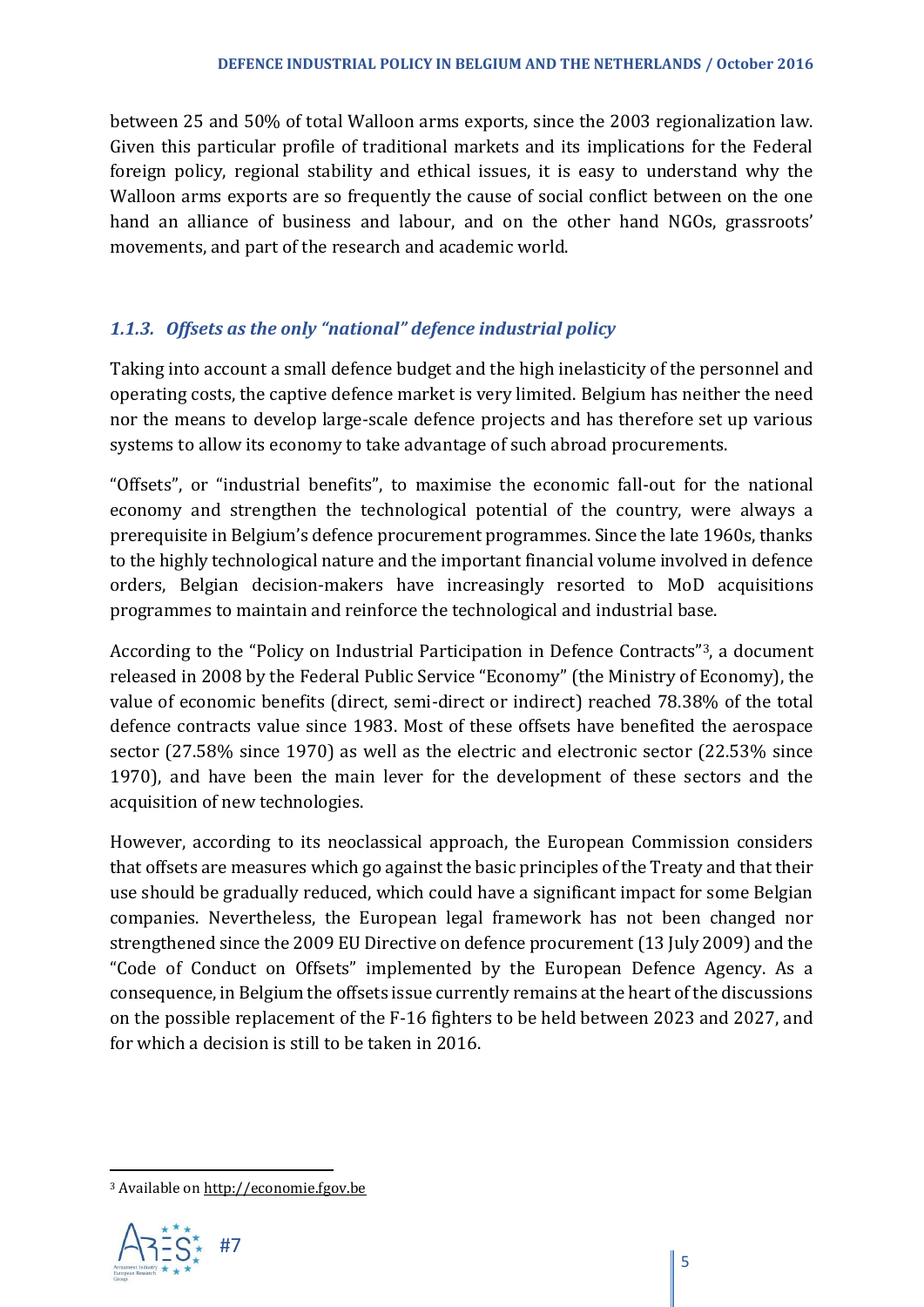# **1.2. The Netherlands**

#### *1.2.1. Dutch Defence Industrial Strategy*

The first edition of the *Defence Industry Strategy* (DIS) of the Netherlands was issued in 2007. After an evaluation by the Ministry of Defence (MOD) and Ministry of Economic Affairs (MEA) an updated version appeared in 2013, which is still in force.<sup>4</sup> The aim of the DIS is to generate high-quality input from the NL-DSI and knowledge institutes for the Dutch armed forces, based on their military operational interests and needs. This also helps the NL-DSI to compete on the international market and in supply chains. The relationship between the government, NL-DSI and the knowledge institutes constitute the 'Triple Helix' 5.

The Dutch government favours an open European defence equipment market, but is critical about the effects of Directive 2009/81/EC on defence procurement. The Directive increases transparency for OEMs, but has not lead to opening up the supply chains across national borders.<sup>6</sup>

#### *1.2.2. Implementing of the Dutch Defence Industrial Strategy*

In the absence of a level playing field, the government justifies the continued application of a set of measures to reinforce cooperation within the Triple Helix. These measures are carried out partly by the Ministry of Defence and for another part by the Ministry of Economic Affairs.

The MOD has a 'Knowledge and Innovation Policy' to steer defence-specific science and technology development. The defence budget allocates  $\epsilon$  60.7 million in 2016 with an increase as of 2017 to approximately  $\epsilon$  62.5 million annually.<sup>7</sup> The MOD has five 'priority technology sectors': (i) integrated (sub)system design and development; (ii) sensors, C4I and automation; (iii) advanced materials and components; (iv) simulation and simulators for education & training; (v) electronic and information protection/weaponry. The MOD's procurement strategy is to consider first to develop or buy OTS with partners. In case of development with one or more international partners this has to include agreements on industrial participation and work shares (see below).

<sup>7</sup> Data from the Netherlands Defence Budget 2017. More than half of this budget is allocated to financing programmes of the three defence-related national research institutions (TNO, NLR, MARIN). The rest is dedicated to contract research, which can be spent nationally or internationally (NATO or EU/EDA projects). According to the 2014 EDA defence data the Netherlands MOD spent 0.8% of total defence expenditure on R&T and 9.3% of R&T expenditure was spent collaboratively with one or more other countries.



<sup>4</sup> The Netherlands Defence Industry Strategy, 10 December 2013

<sup>5</sup> See below for further explanation.

<sup>6</sup> The Netherlands Defence Industry Strategy 2013, p. 9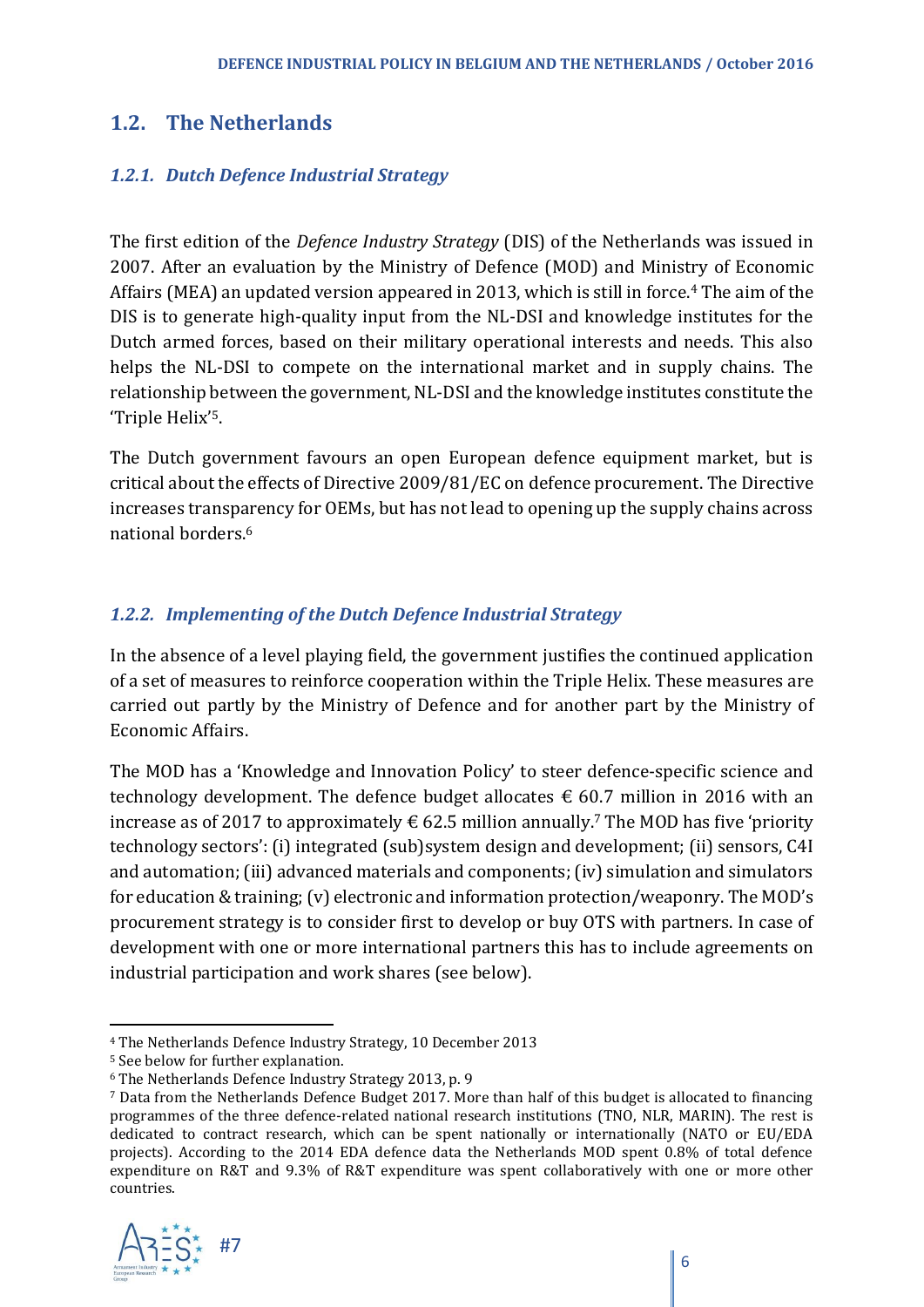The MEA's general policy is to strengthen the competitiveness and to stimulate innovation through generic instruments such as reducing red tape, education, export stimulating measures, financing research & technology and fiscal measures – all of which can also be to the benefit of the DSI. Specific measures are taken for nine top sectors, who (a) cover a large part of the Dutch economy, (b) are important for innovation and (c) contribute to the resolution of societal challenges (including national security). The NL-DSI is not considered a top sector, but NL-DSI companies are present in at least seven top sectors.

MOD, MEA and the industry come together in the Defence Materiel Development Committee<sup>8</sup>, in which companies – in particular SMEs – can table proposals for innovative product development. The MOD finances 50 percent of such projects with an overall maximum of  $\epsilon$  10 mn. Currently, 18 CODEMO projects are up and running, involving 15 SMEs.

#### *1.2.3. Industrial participation as part of the strategy*

The Dutch government considers industrial participation<sup>9</sup> as an important tool for strengthening and maintaining priority technology areas and industrial capacities. It has been labelled as a 'repair mechanism' in the absence of a level playing field for the NL-DSI.<sup>10</sup> The MEA has the lead in the design and implementation of the industrial participation policy. Application of the tool is only considered for defence orders above  $\epsilon$ 5 mn. Since 2012 the standard is no longer to aim for an obligatory 100 percent participation. The current policy is to decide for each procurement case what percentage can be justified on the basis of national security interests. In other words, industrial participation has to be within the limits of the Directive and is no longer driven by economic considerations only. An average percentage of 60 percent is considered as a realistic target. The total value of industrial participation (or its predecessors) has gone down from an annual average of  $\epsilon$  419 mn in the five years preceding 2013 to  $\epsilon$  248 mn for 2013 and  $\epsilon$  386 mn for 2014. In those two years 74.9 percent respectively 60.5 percent of the industrial participation consisted of defence-related activities.

<sup>10</sup> *Report on the Industrial Participation Policy* 2013-2014, p. 1



<sup>8</sup> In Dutch: Commissie Defensie Materieel Ontwikkeling (CODEMO)

<sup>9</sup> The term offsets is not used in the Netherlands. Since the introduction of Directive 81 the term industrial participation has replaced 'compensation orders'.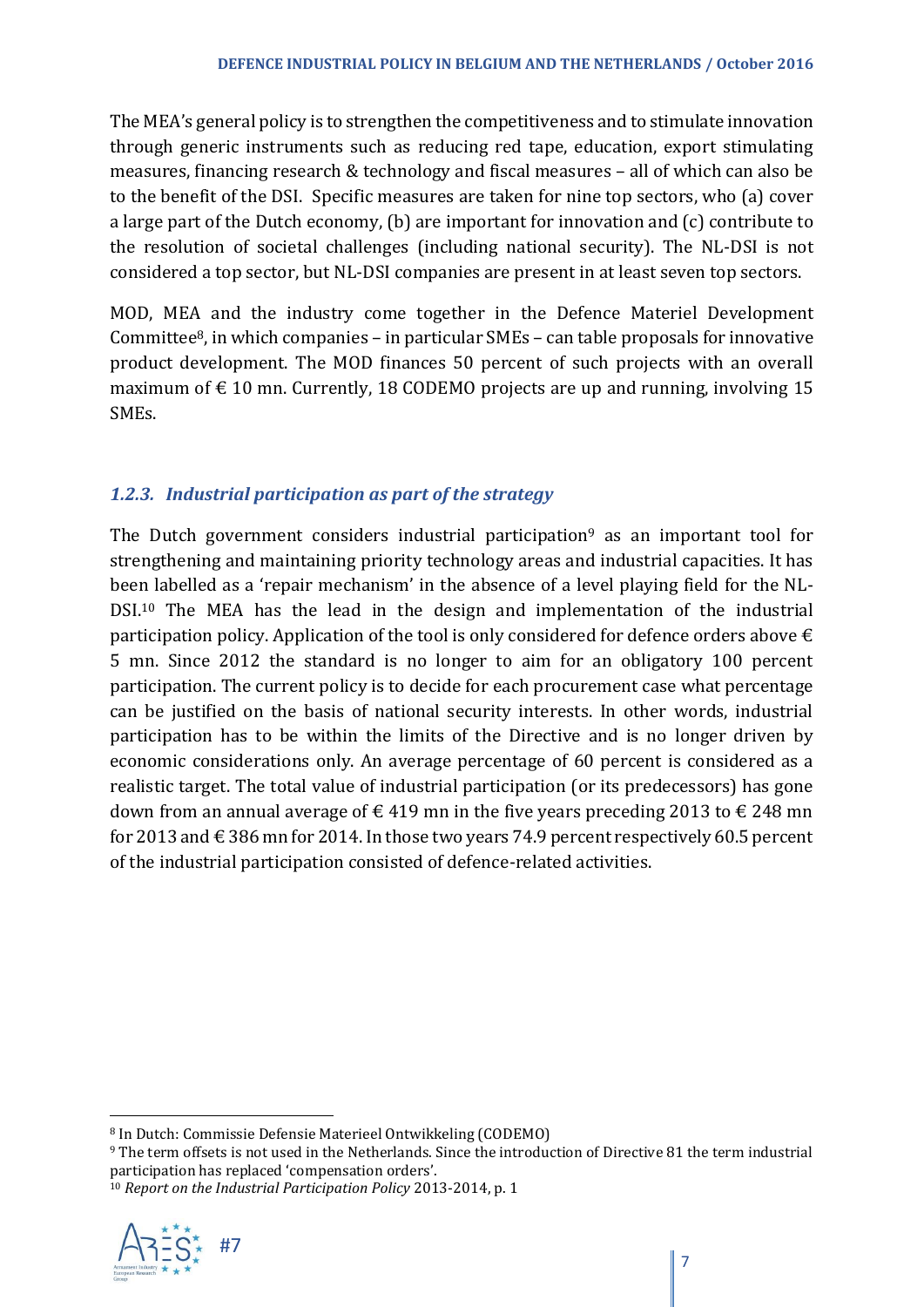# **II. DEFENCE INDUSTRIAL STAKEHOLDERS**

# **2.1. Belgium: stakeholders with diverging interests**

#### *2.1.1. Ownership*

While successive constitutional reforms have led to a dramatic dispersion of the decision centres regarding defence production and export, changes in the shareholder structure of the defence companies in Belgium and their weak sectoral representation increase the dilution of this activity in the broad industrial sector.

Except for of some SME's whose shareholders are still mainly members of the family, most of the armaments sector companies in Belgium are small subsidiaries of foreign groups, or passed over time under the control of foreign shareholders without major objections coming from public authorities, with the notable exception of HERSTAL GROUP. The policy centres moving abroad – mainly in France, the United States, the Netherlands and Israel – undermines the socio-territorial belonging of the business, which must above all meet the overall objectives of the group before contributing to the regional development.

In 2004, drawing on other countries – notably France and Germany which have legislation limiting foreign direct investment in strategic sectors – a draft proposal in this direction was tabled in Federal Parliament but was not voted.

#### *2.1.2. The regional public companies: A Belgian exception*

It is worthy of note that the two largest firms in the Belgian defence sector are public enterprises: The Walloon region holds over 95% stake in SONACA, while HERSTAL GROUP is 100% owned by the Walloon Region.

The case of GROUPE HERSTAL is peculiar: its Liege-based subsidiary FN HERSTAL, a world leader in SALW, is the oldest and largest company of armament production in the country (1,277 jobs in 2014, i.e. more than 20% of the total direct employment in the Belgian defence industry). 100% dependent on armaments markets and 95% on exports, it has become a public company by default and out of need, rather than as a result of industrial policy choices.

When the French GIAT INDUSTRIES withdrew from the capital in 1997, the Walloon government decided to use its right of veto (under some sort of golden share, since it controlled only 2% of the capital) to oppose the bid of the American Colt Manufacturing. This ruling, presented at the time as a temporary carry trade, was appropriate and necessary to ensure the anchoring of the Walloon Region. Twenty years later, the Walloon Government is still the only shareholder, but behave like an "absent shareholder": despite the highly strategic nature of the FN HERSTAL production and the consequences in terms of foreign policy, regional stability and human rights, the Walloon Region will abstain

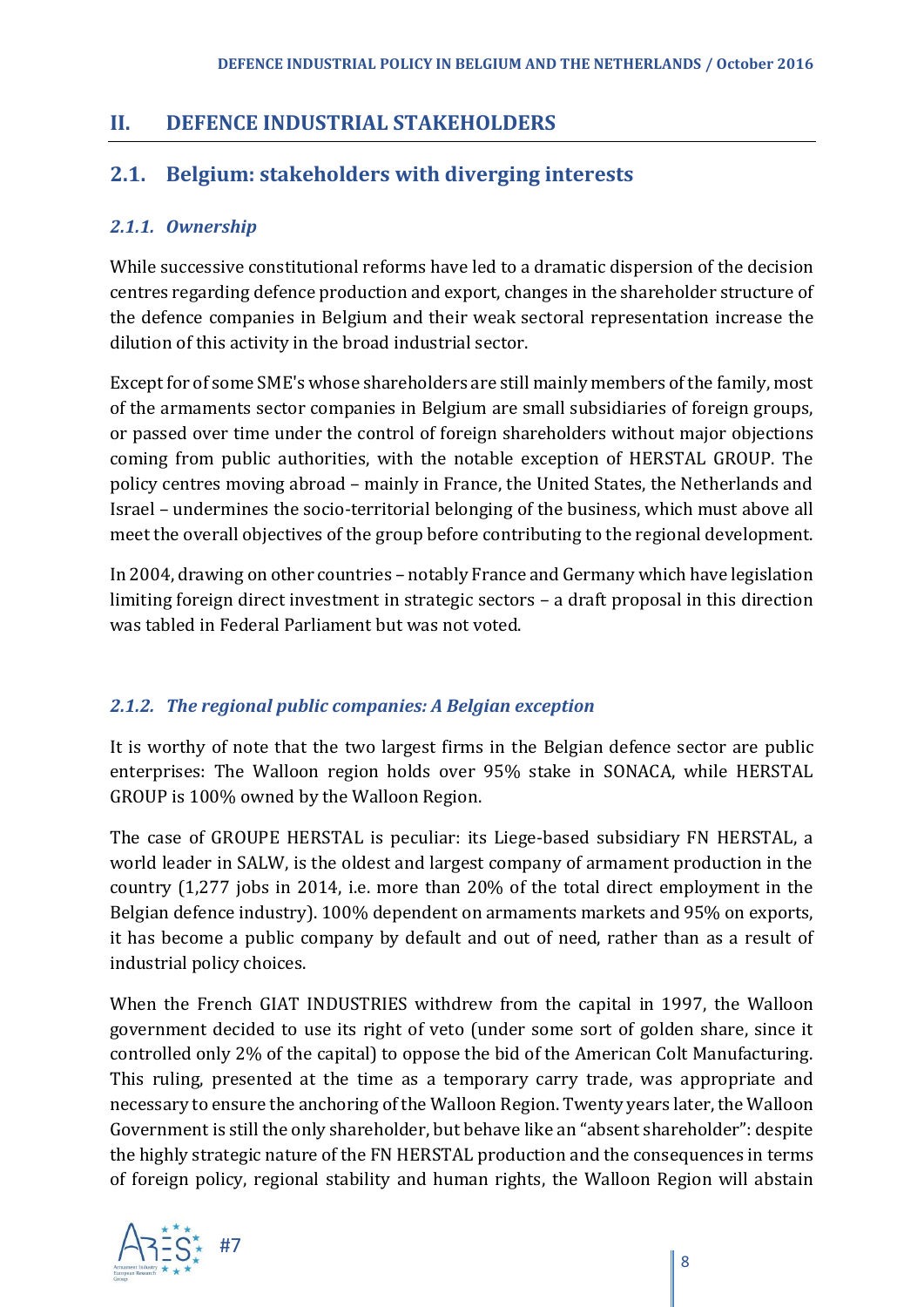from any direct involvement in the group's strategy, leaving the initiative to the management, and intervening only ex post when export licenses are applied for, even if they are very embarrassed by the applying countries (as was the case for sales to Libya in 2009-2010).

#### *2.1.3. Weak sectoral organization, strong trade-unions*

AGORIA is the largest sectoral employers' federation in Belgium with the aim of defending the interests of companies in the technology industry. It is within AGORIA that the Belgian Security & Defence Industry Group  $(BSDI)^{11}$  was created, the only structure whose purpose is to defend the interests of the security and defence industry sector nationwide. Surprisingly, while AGORIA has 1,700 members, BSDI has only 35, a very low representation in relation to the number of defence companies (75) registered in the GRIP database.

When the defence productions relate to the aviation sector, the sector can also count on the support of three regional associations to defend its interests: The Flemish Aerospace Group (FLAG) in Flanders12, the Walloon Companies of Aeronautics (*Entreprises Wallonnes de l'Aéronautique*, EWA) in Wallonia<sup>13</sup>, and the Brussels Aeronautical Group (BAG)<sup>14</sup> in Brussels. In the context of the debate on the possible replacement of the F-16, these four associations want to establish an "Industrial Participation Plan" whose main purpose is to reach a fair sharing – among the three regions – of the economic benefits of a fighter aircraft renewal contract.

Finally, with a rate of union affiliation among the highest in Europe – approximately 60% – the trade unions are key players in the social field in Belgium, and the defence sector is no exception. Any politically motivated decision to deny an arms export license inevitably results in a strong union movement in defence of employment, implicitly backed by the management since their interests are also related to licensing. And generally it pays off: social pressure combined with policymakers' close relationship with stakeholders means that decisions on arms exports rarely resist the challenge of the street.

# **2.2. The Netherlands: Stakeholders working closely together**

#### *2.2.1. Government: Two Ministries*

The Ministry of Defence (MOD) plays a central role in the definition of military requirements and has no particular defence industrial policy. Partly influenced by defence

<sup>14</sup> See: [http://www.bag.brussels](http://www.bag.brussels/)



<sup>11</sup> <http://www.agoria.be/en/bsdi>

<sup>12</sup> See: [http://flag.be](http://flag.be/)

<sup>13</sup> See: [http://www.ewa.be](http://www.ewa.be/)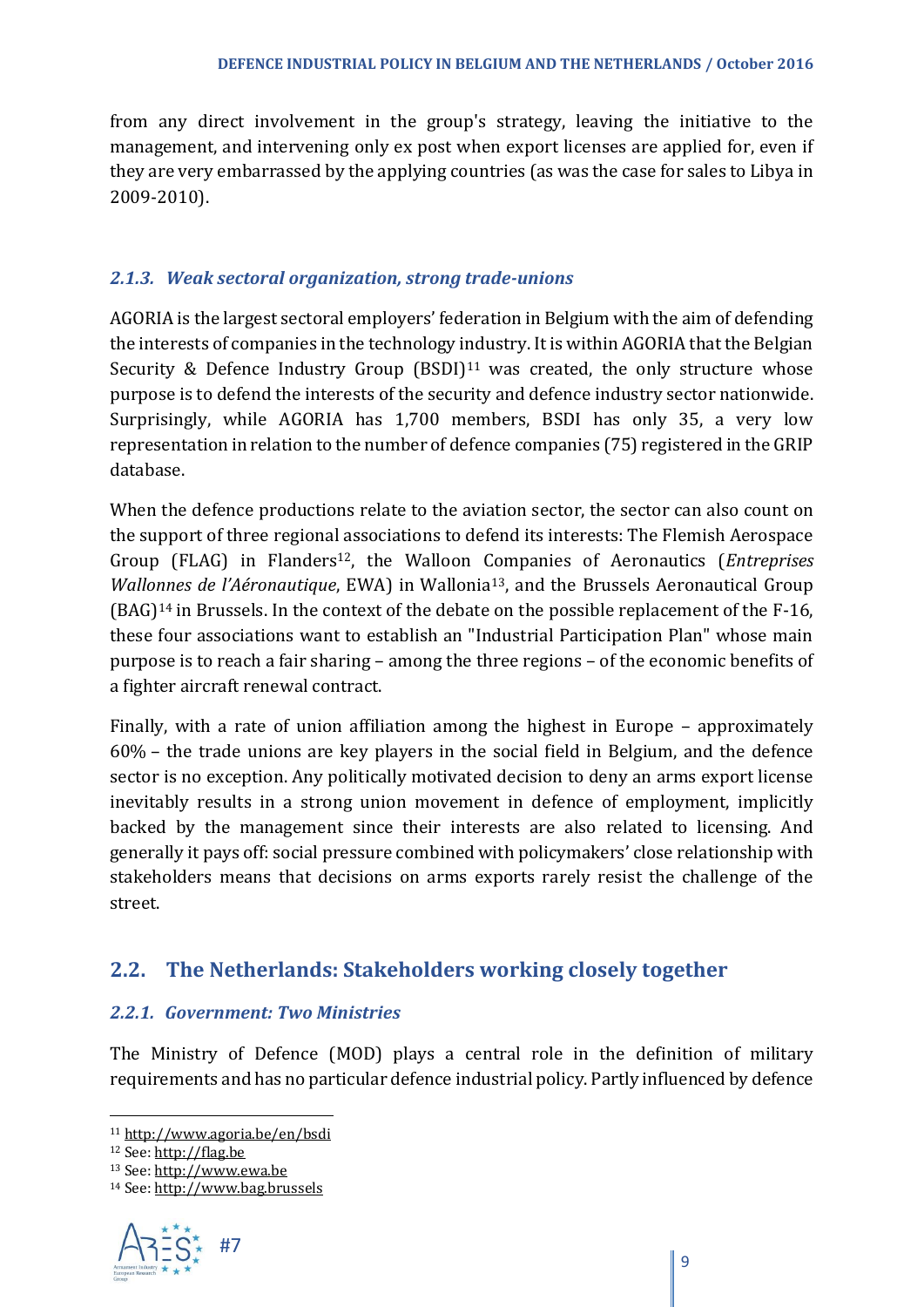budget cuts but also by financial scandals in several cases of national product development the MOD's preference is now to buy off-the-shelf (OTS). According to this policy, the MOD is only allowed to invest in armaments procurement through R&T/D after proving that OTS cannot fulfil the military operational requirements. Although the MOD has an OTS preference as procurement principle, practice shows that investment in national R&T/D continues. This is due to social-economic reasons and other factors such as maintaining a technological knowledge base in the country. It is the Ministry of Economic Affairs (MEA) which represents the interests of the Dutch defence industrial sector.

#### *2.2.2. Industry: A focus on dual-use*

Considering the dual-use nature of most of its companies, the Netherlands has a Defence and Security-related Industry. Their products may end up with the armed forces as well as with civilian security actors such as the police. The Netherlands Defence and Securityrelated Industry (NL-DSI) is relatively modest in size. With a total revenue of  $\epsilon$  4.54 billion in 2014, the sector accounted for 0,68 percent of the Dutch GDP15. The NL-DSI consists of around 350 small and medium-sized enterprises (SMEs) and several large companies such as Damen, Fokker, Stork and Thales-Netherlands. Most companies are nicheoriented (supplying sub-systems and components).

The most important production sectors are maritime, aerospace, C3 and ICT. The NL-DSI is for 80 percent Dutch-owned. The remaining 20 percent consists of enterprises with an (international) mother company abroad, such as Thales. There is only one original equipment manufacturer (OEM) left in the country: Damen Schelde Naval Shipbuilding (DSNS) in Vlissingen, building platforms for the Royal Netherlands Navy but also for export. Another important feature of the NL-DSI is its R&D strength. The NL-DSI is very important for technological innovation in the Netherlands, with a substantial amount of new technology ending up in products on the civil market. The NL-DSI sector roughly accounts for 24,800 jobs, of which 32 percent are R&D jobs. The work force consists for two-thirds of highly educated people (in comparison: 28 percent of the total Dutch population is highly educated).

The most important customer of the NL-DSI is the MOD. Other customers using defence and security goods in and outside the Netherlands are becoming more important for the NL-DSI. As over 68 percent of the total revenues come from export, the international market is key for the NL-DSI. The main export countries for the NL-DSI are Belgium, Germany, the United Kingdom and the United States.

l <sup>15</sup> Facts and figures in this section stem from a 2016 report mapping the NL-DSI: *Nederlandse Defensie- en Veiligheidsgerelateerde Industrie 2016*. This report was written at the request of the Dutch Ministry of Economic Affairs.

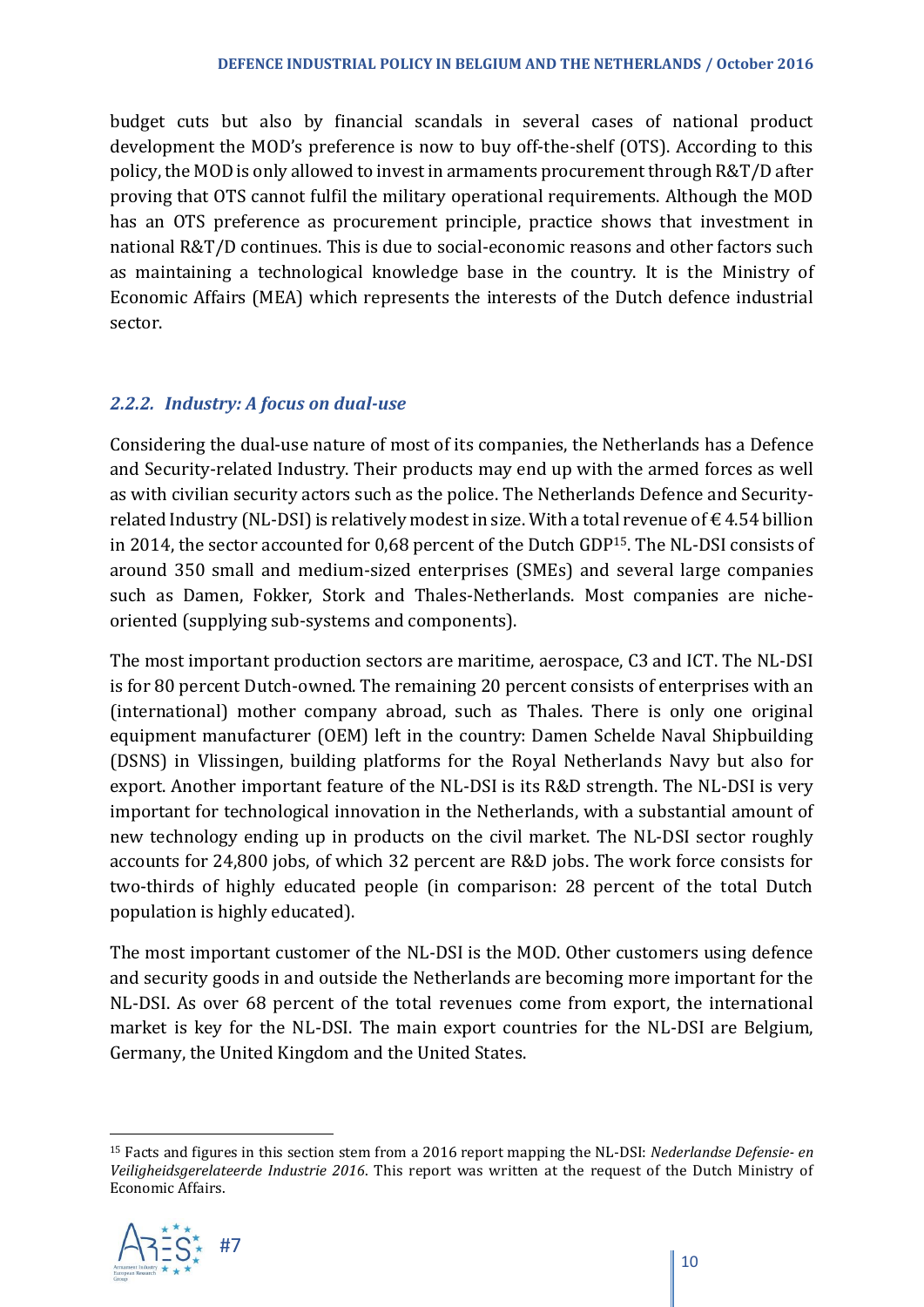In conclusion, the NL-DSI mainly consists of dual-use SMEs. It is characterised by hightechnology, expertise and quality. However, with the exception of the larger companies, the networks of the NL-DSI are limited. The small size of the majority of the companies implies that they themselves have limited resources available for marketing across national borders and for building international networks.

#### *2.2.3. Industrial associations: Lobbying for all and per sector*

Most of the NL-DSI companies organise themselves on a central level through large (joined-up) umbrella organisations. One of the most influential umbrella organisations is the Netherlands Industries for Defence and Security (NIDV)16, which represents around 200 companies (small, medium and large) and knowledge institutions within the NL-DSI<sup>17</sup>. The NIDV is an independent non-profit organisation founded by the Dutch MOD, MEA and MFA in 1984. The NIDV is a strong umbrella organisation which defends the interests of the NL-DSI sector towards the government and tries to influence government policy on behalf of its members.

The NIDV has created several 'platforms' in which companies with a common interest join forces and together approach a specific market segment, in close cooperation with government representatives and knowledge institutions. The NIDV also promotes the positioning of the NL-DSI in obtaining national and international orders and supply chains. The NIDV operates in close liaison with the MOD and the MEA and is a key actor in the Triple Helix cooperation<sup>18</sup>.

The aerospace sector has a few dedicated associations. The Netherlands Aerospace Group (NAG) represents over 100 companies within the Dutch aerospace cluster and acts as the sector's contact with the government. It also represents the relevant Dutch companies in the AeroSpace and Defence Industries Association of Europe (ASD) and it acts as the sector's face on the (global) market<sup>19</sup>. The NAG was one of the initiators of the 'Lucht en Ruimtevaart Nederland' (LRN). The LRN is a foundation in which universities, companies and trade associations in the Dutch aerospace industry have joined forces to provide a central and overarching voice in the representation of this sector to national and international partners<sup>20</sup>. In general, organisations such as the LRN and NIDV coordinate research and development, discussion with government and related parties and promotion of top level quality within the industry<sup>21</sup>. Due to the close cooperation with the

 $21$  Defence Industrial Policy Approaches and Instruments, 2012, p.33



 $\overline{a}$ 

<sup>16</sup> Acronym of the Dutch name: Nederlandse Industrie voor Defensie en Veiligheid

<sup>17</sup> <http://www.f35.nl/over-f35-nl/nifarp-nidv/>

<sup>18</sup> <https://www.nidv.eu/en/about-nidv/mission/>

<sup>19</sup> <http://www.nag.aero/en/home.html>

<sup>&</sup>lt;sup>20</sup> [http://www.nag.aero/nieuws/nieuwsbericht/nag-in-discussion-with-program-committees-of-political](http://www.nag.aero/nieuws/nieuwsbericht/nag-in-discussion-with-program-committees-of-political-parties.html)[parties.html](http://www.nag.aero/nieuws/nieuwsbericht/nag-in-discussion-with-program-committees-of-political-parties.html)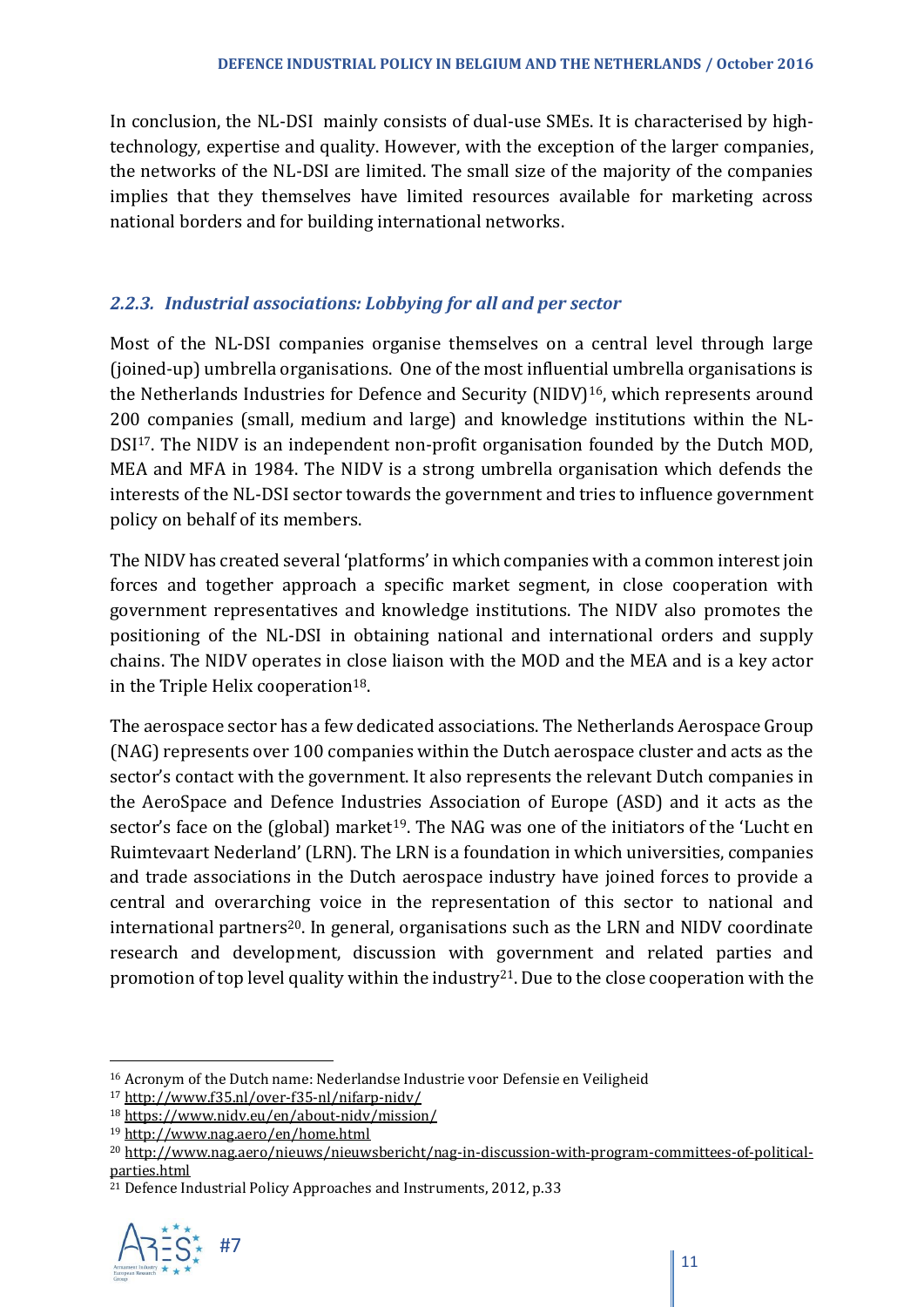government and knowledge institutions, these associations are often able to influence the Dutch policy from the early stages on.

#### *2.2.4. Knowledge institutes: Crucial for technological innovation*

The Dutch government and the NL-DSI cooperate closely with knowledge institutions, ranging from (technical) universities, semi-public institutions and technology institutes. The main knowledge partners for the NL-DSI are the Netherlands Organisation for Applied Scientific Research (TNO), the National Aerospace Laboratory (NLR) and the Maritime Research Institute of the Netherlands (MARIN). These institutes are supported directly and indirectly by the Dutch Government, industries and industrial associations. They are crucial for the high degree of technological innovation in the Netherlands.

The knowledge institutes form the link between science and society. They develop and maintain a high quality knowledge base for government and companies to strengthen their innovation edge, competitiveness and effectiveness for the benefit of society. The knowledge institutions mainly work on a non-profit basis and receive permanent funding from the government.

#### *2.2.5. The Triple Helix and the influence of stakeholders*

Although the government recognises that penetrating the international defence market is mostly the industry's own responsibility, it is actively involved in supporting the NL-DSI. This is based on the assumption that the NL-DSI can only be successful if the companies are part of international networks and supply chains<sup>22</sup>. For the Netherlands to be able to maintain its high quality and technological innovations, close cooperation between the industry, knowledge institutions and the government is fostered in the Triple Helix. This is mainly organised on the national level, with a strong central focus. The idea behind this Triple Helix is that all parties involved have their own objectives which they can pursue more effectively by cooperating with each other. The Triple Helix is "a dynamic platform for initiatives and interaction".<sup>23</sup>

For the Dutch government the main objective is to have high value defence equipment (capability-driven, the MOD interest) while maintaining and strengthening the defence (and security-related) technological base in the country (economy-driven, interest of the MEA). The NL-DSI wants to optimise its (international) competitiveness. Knowledge institutions want to improve and maintain their strategic (international) knowledge position. To achieve optimal results, these three objectives are pursued as a coherent and interconnected whole24. The partners foster close cooperation by exchanging information

<sup>24</sup> *The Netherlands Defence Industry Strategy 2013*, p. 4



l

<sup>22</sup> *Defence Industrial Policy Approaches and Instruments*, 2012, p.30

<sup>23</sup> *The Netherlands Defence Industry Strategy 2013*, p. 4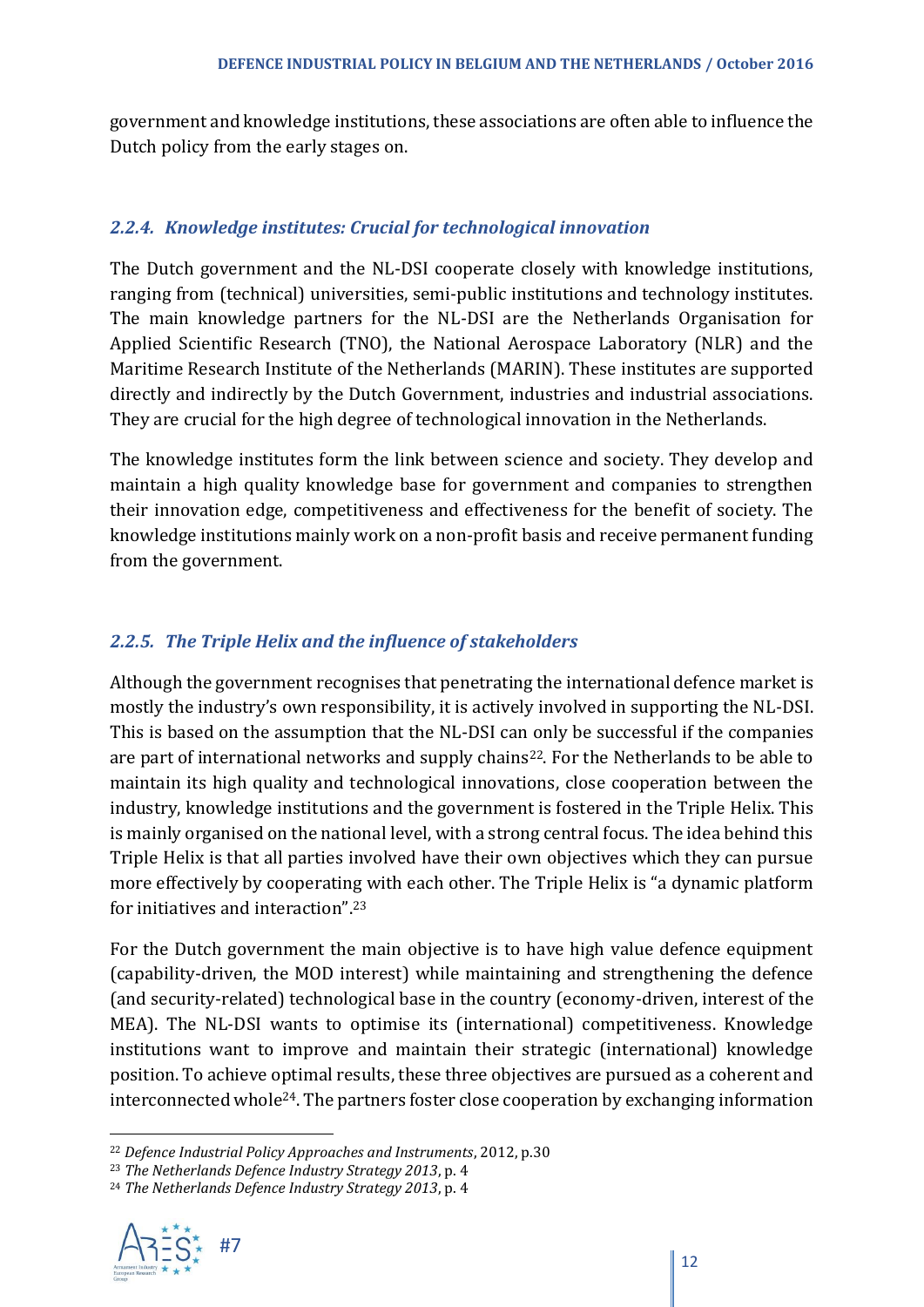and knowledge in early phases, by using informal knowledge networks in various areas of expertise.<sup>25</sup>

Within the Triple Helix, a common vision of the future is generated and developments in specific fields of expertise can be synchronised<sup>26</sup>. Good and timely exchange of information is seen as crucial to harness the strengths of the NL-DSI. Knowledge institutions and industry are closely involved in the drafting of governmental policy, but they also adapt their strategy and focus area based on the governmental policy. The strong focus and the attributed importance of the Triple Helix is in line with the Dutch culture of consultation and deliberation ('Polder Model') that is also used in other sectors. For the NL-DSI this approach seems to be paying off, since the majority of companies in the NL-DSI consider themselves to have a good level of competitiveness in the international market.

Despite the existence of the Triple Helix about 50 percent of the NL-DSI companies are not content with the support of the Dutch government. Major complaints are: complicated tender procedures; lack of adequate support from embassies (export-promotion); insufficient interest of the MOD and the police in innovative solutions.<sup>27</sup> One of the reasons behind this complaint might be that the EU Directive on defence procurement has increased bureaucracy, while the revenues of industrial participation (offsets) has decreased. In 2010 approximately two-thirds of the NL-DSI companies profited from industrial participation. In 2014 it had decreased to one third. However, industrial participation still accounts for 40 percent of the revenue and, thus, remains important for the NL-DSI.<sup>28</sup>

The Triple Helix provides the framework for coordination and cooperation between the stakeholders. In other words: 'influence' has been regulated in the Netherlands by creating a dedicated framework within which the stakeholders can pursue their objectives with each other in a coherent approach. Naturally, the NL-DSI and their associations are also trying to influence decision-making outside the Triple Helix. Lobbying in the Dutch Parliament's Defence Committee is perhaps the most important activity, taking into account that Parliament plays a key role in decision-making on defence procurement.<sup>29</sup>

<sup>&</sup>lt;sup>29</sup> All defence procurement programmes with a value of  $\epsilon$  25 mn or more need the approval of the Second Chamber of the Parliament.



 $\overline{\phantom{a}}$ <sup>25</sup> *The Netherlands Defence Industry Strategy 2013*, p. 17

<sup>&</sup>lt;sup>26</sup> In light of this close cooperation, a permanent cooperation structure has been established in 2015 with the MOD, MEA, NIDV, interested NL-DSI companies and MARIN, NLR and TNO as partners. This partnership focuses on the actions that need to be taken in light of the Preparatory Action and the 9th framework programme for defence related research .

<sup>&</sup>lt;sup>27</sup> Report on the Netherlands Defence and Security-related Industry 2016, p. 29

<sup>&</sup>lt;sup>28</sup> Report on the Netherlands Defence and Security-related Industry 2016, p. 31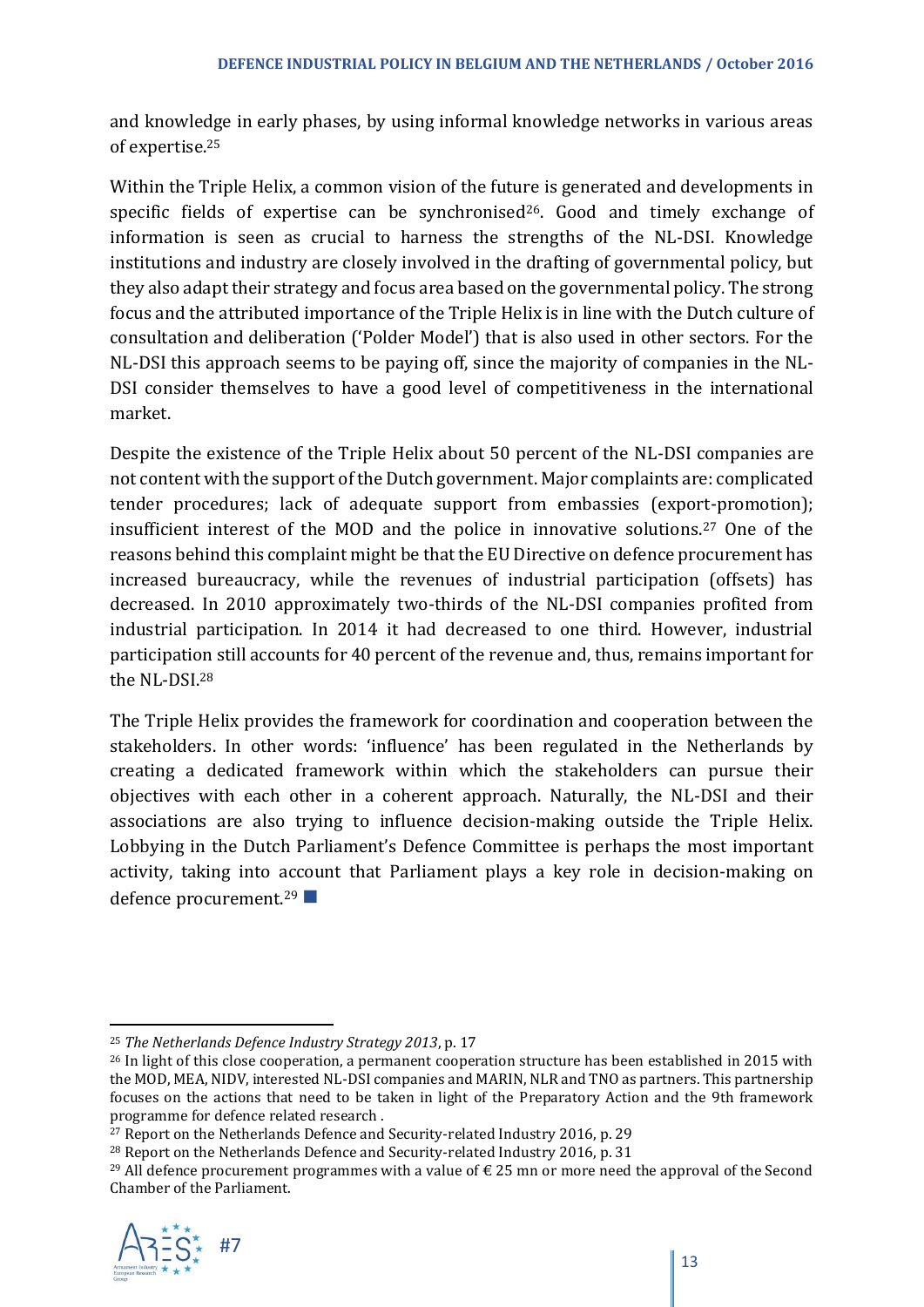### **BIBLIOGRAPHY**

- GRIP (2016). Base de données sur l'industrie de l'armement en Belgique. <http://www.grip.org/fr/node/1604>
- Mampaey, L. (2000). *Groupe HERSTAL S.A. : L'heure des décisions*. Les Rapports du GRIP, 2000/6.
- Mampaey, L. (2007). *Radiographie de l'industrie d'armements en Belgique*. Les Rapports du GRIP, 2007/4.
- Mampaey, L. (2014). *Répertoire de entreprises du secteur de l'armement en Belgique*. Les Rapports du GRIP, 2014/4.
- Mampaey, L. (2016). *Herstal : le piège de la privatisation*. Éclairage du GRIP, 15 janvier 2016.
- Struys, W., Mampaey, L., & Balàzsy, S. (2000). *The Hungarian and belgian defence industries: A bilateral study*. European Commission, Directorate-General Research, EUR 19232.
- *The Netherlands Defence Industry Strategy,*13 december 2013
- *Eindrapport 'Nederlandse Defensie- en Veiligheidsgerelateerde Industrie 2016'*, Triarri, Den Haag, 22 maart 2016 (Report on the NL-DSI, 2016)
- Ugurhan Berkok, Christopher Penney, Karl Skogstad, *Defence Industrial Policy Approaches and Instruments,* Queen's University, Kingston Canada, July 2012
- *Lijst van vragen en antwoorden geactualiseerde Defensie Industrie Strategie,* Tweede Kamer, Vergaderjaar 2013-2014, Kamerstuk 31125 Nr. 24, 3 april 2014 (List of questions and answers on the 2013 version of the Defence Industry Strategy)
- *Rapportage Industrieel Participatiebeleid 2013-2014*, Brief van de minister van Economische Zaken H.G.J. Kamp aan de Voorzitter van de Tweede Kamer, 11 december 2015 (Report on the Industrial Participation Policy 2013-2014)
- *Rijksbegroting 2016 – Hoofdstuk X Defensie (*The Netherlands Defence Budget 2016)